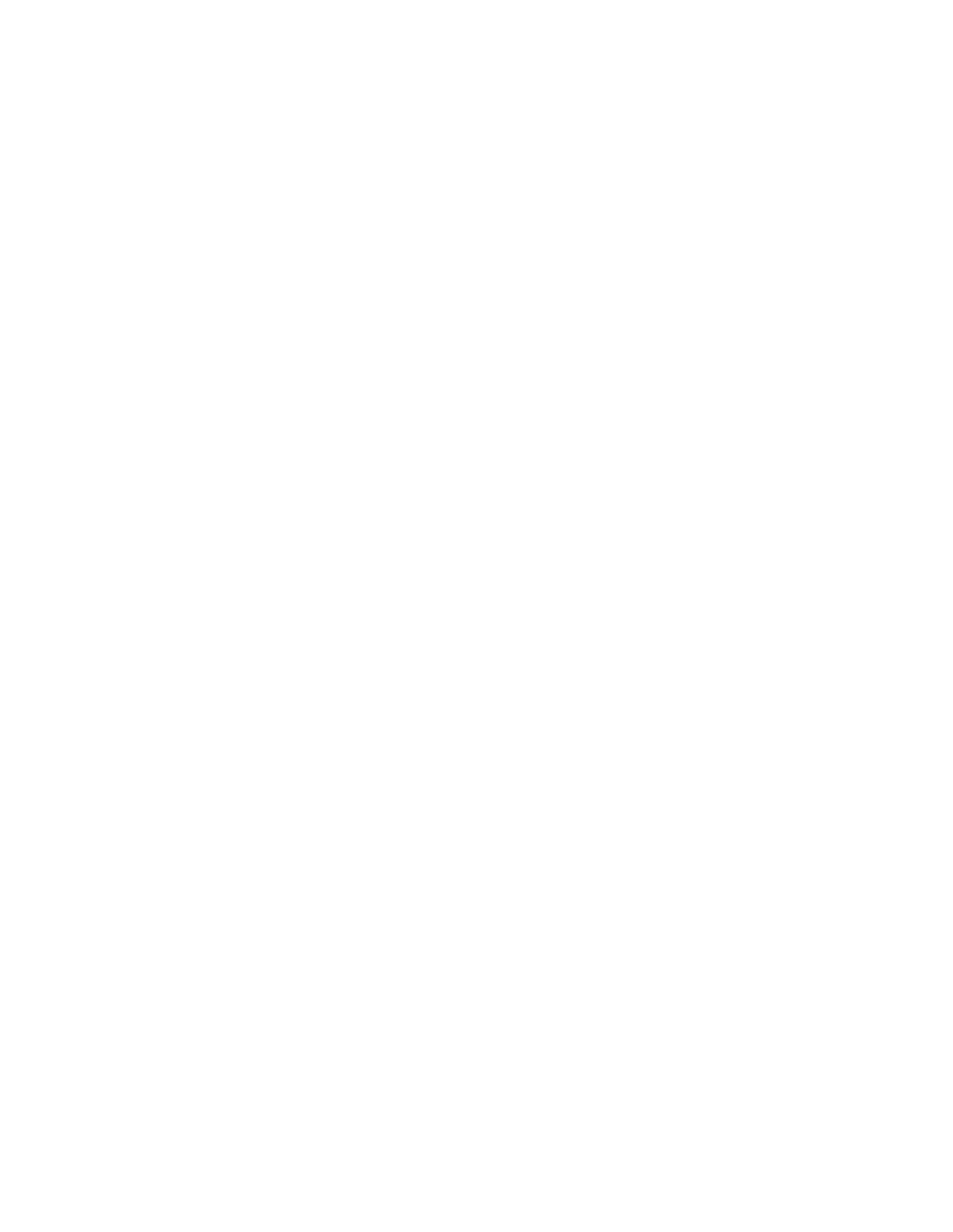# **Table of Contents**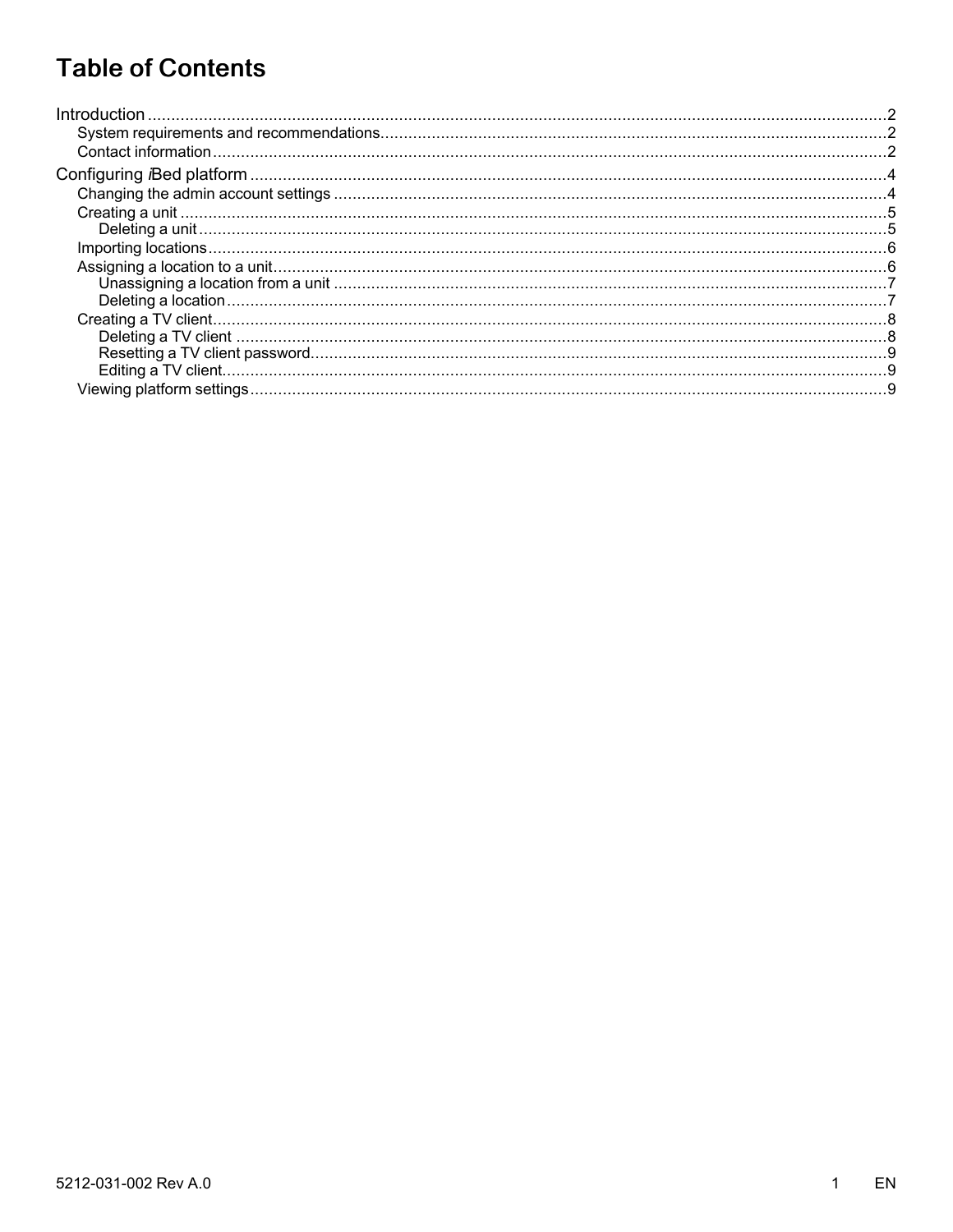# <span id="page-3-0"></span>Introduction

This manual assists you with the operation or maintenance of your Stryker product. Read this manual before operating or maintaining this product. Set methods and procedures to educate and train your staff on the safe operation or maintenance of this product.

Note - Stryker continually seeks advancements in product design and quality. This manual contains the most current product information available at the time. There may be minor discrepancies between your product and this manual. If you have any questions, contact Stryker Customer Service or Technical Support at 1-800-327-0770.

## <span id="page-3-1"></span>System requirements and recommendations

#### Note

- If minimum system requirements are not met, system performance will be impacted.
- Apply relevant software updates and patches.
- Maximum of 30 rooms displayed per television.

#### Server hardware (virtual machine or dedicated server):

Minimum requirements for the *i*Bed® Platform hardware is dependent on the number of beds connected to the system.

#### 1 - 400 connected beds:

- 2.x GHz processor or higher with a total of 4 cores
- Memory: 64 MB RAM
- Hard Drive: 500 GB

#### 401 - 1000 connected beds:

- 2.x GHz processor or higher with a total of 8 cores
- Memory: 128 MB RAM
- Hard Drive: 1 TB

#### Dashboard (client):

- At least one (1) HD television at nurse station that is either:
	- ∘ Connected to PC or Smart TV (with Google Chrome™)
		- Google Chrome v.60 (or higher)
		- Optimized screen resolution from 1920 x 1080 3140 x 2160

#### To make sure your network is secure, Stryker recommends the following:

- Anti-virus/malware protection
- Close unused network ports
- Disable unused services
- Manage access to system/network infrastructure (Firewall, white listing, etc.)
- Monitor network activity for irregularities

## <span id="page-3-2"></span>Contact information

Contact Stryker Customer Service or Technical Support at: 1-800-327-0770.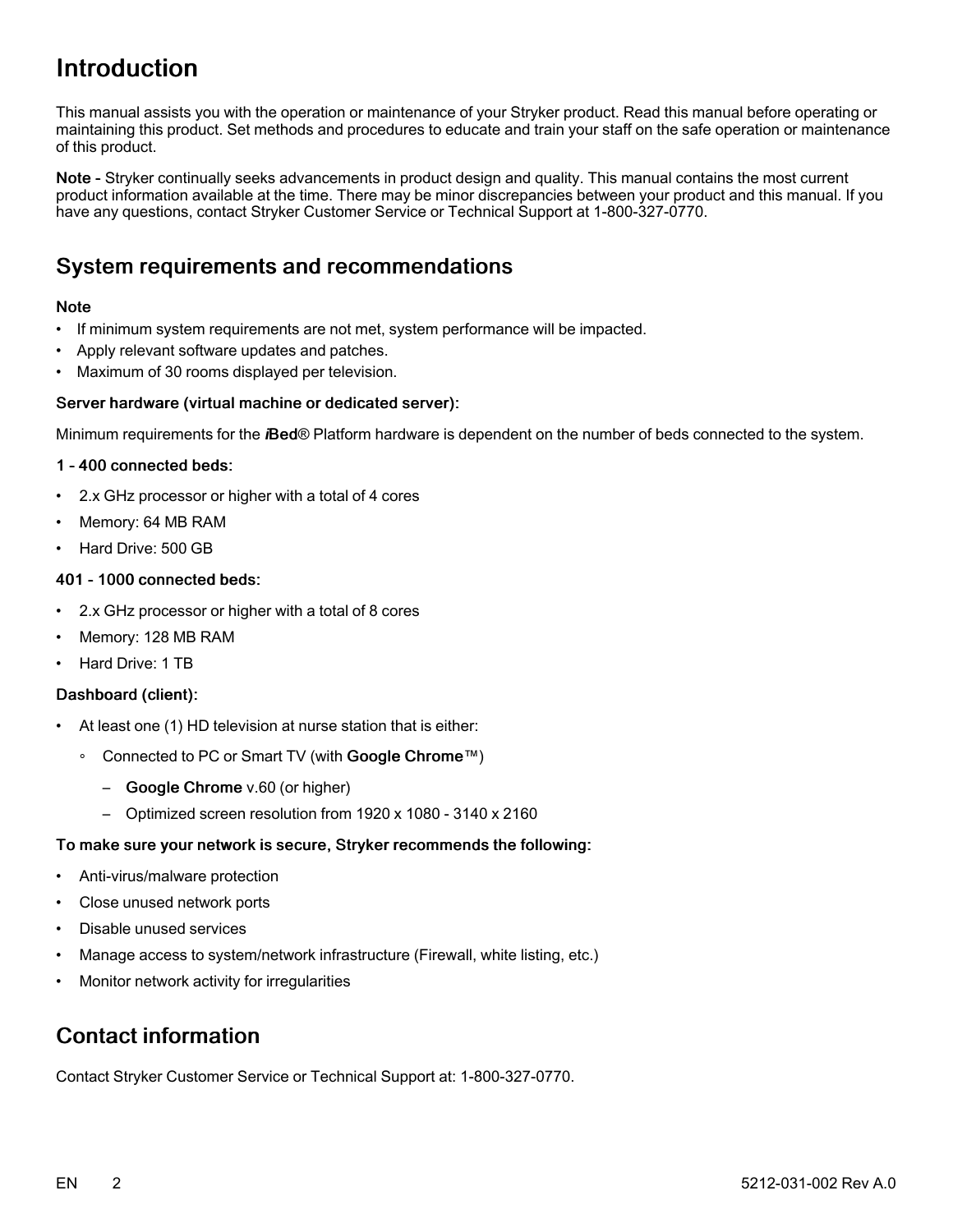Stryker Medical 3800 E. Centre Avenue Portage, MI 49002 USA

E-mail: medicaliBedWirelessSupport@stryker.com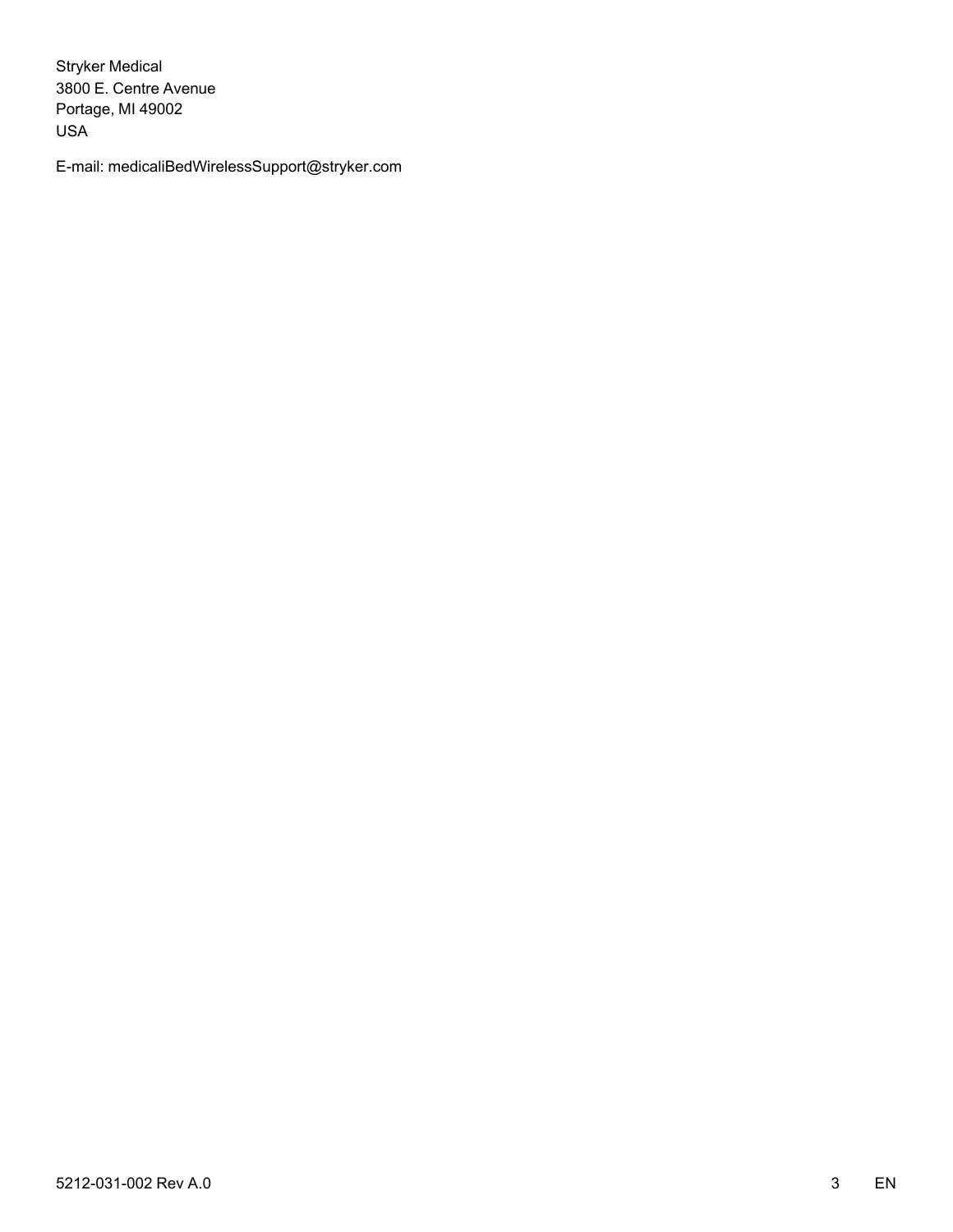# <span id="page-5-0"></span>Configuring iBed platform

After initial setup, you will have access to the following Admin tools:

- Unit management ([Creating](#page-6-0) a unit (page 5))
- Location management ([Importing](#page-7-0) locations (page 6))
- TV client management ([Creating](#page-9-0) <sup>a</sup> TV client (page 8))
- Settings (Viewing [platform](#page-10-2) settings (page 9))
- About (view App version, List of all configuration files, Third party components, and UI application third-party Components)

Note - Make sure that you test unit functions after initial setup.



Figure 1 – iBed platform

# <span id="page-5-1"></span>Changing the admin account settings

The admin account is a pre-configured system account used for product configuration. You can change both the login and password for the admin account.

You can locate the admin account settings in the application installation directory of the appsettings.json file.

To change admin account settings:

1. In \Stryker\Stryker.iBed Vision.WhiteboardApi\appsettings.json, locate the following lines [\(Figure](#page-5-2) 2).

<span id="page-5-2"></span>"HospitalAdministrator": { "UserId": "\_admin\_", "Login": "admin", "PasswordHash": "AQAAAAEAACcQAAAAEBw6tMxiHrcej0vhBOM2z0hDRmkj1AheeZXD3XctU58FIVIHOx4a0mL6bApcZ0cUkg== ", "JwtExpiresIn": "15" // minutes }

#### Figure 2 – Admin account settings

2. To change the login, replace "admin" with the desired new login.

Note - The "" must enclose the new login.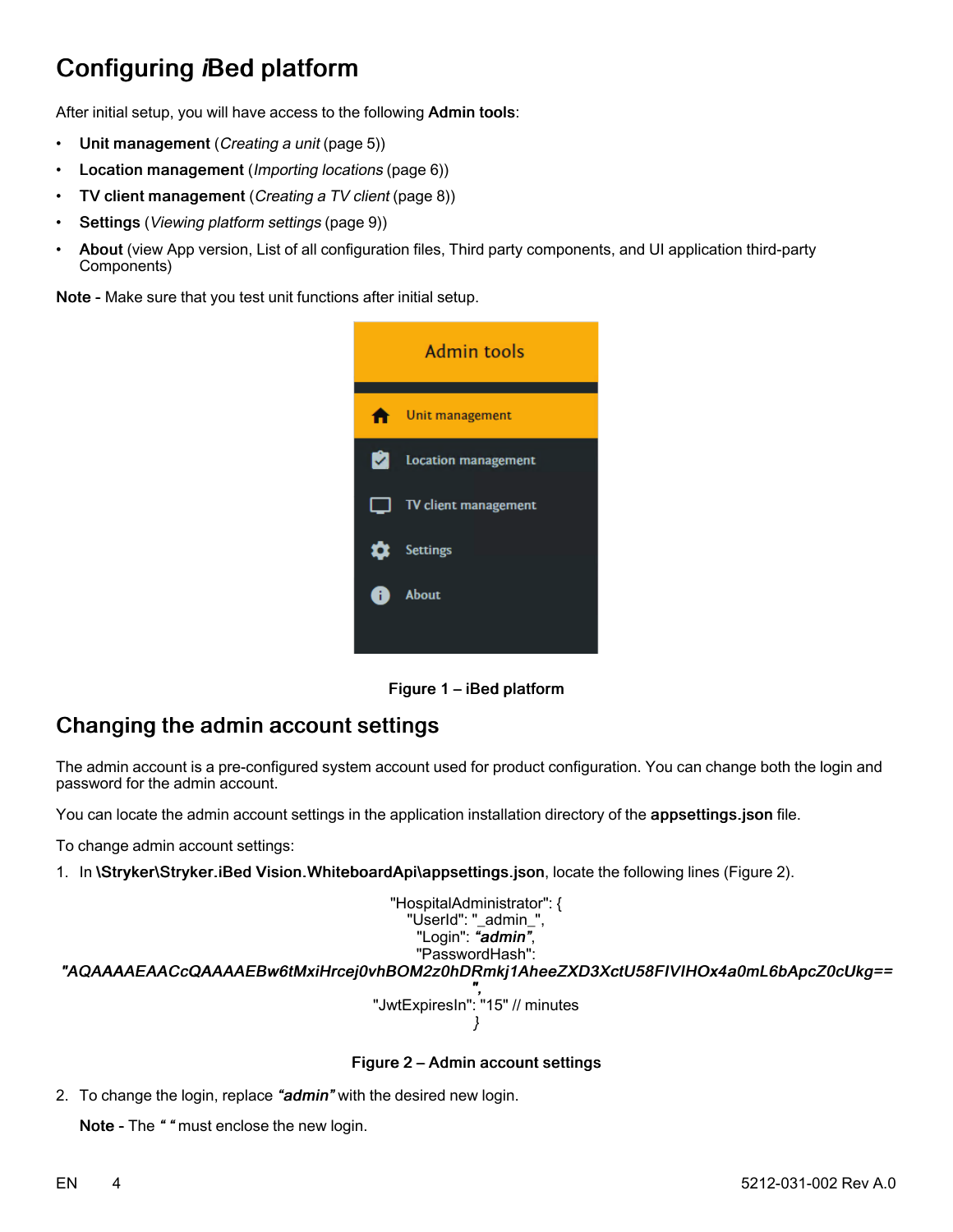- 3. To change the password:
	- a. Go to the hasher folder C:\Program Files\Stryker RoomCare Platform\AdminPasswordHasher (default location, may vary).
	- b. Double click Stryker.RoomCare.AdminPasswordHasher.exe to run the .exe.
	- c. Follow the prompts in the application window to change the password.

# <span id="page-6-0"></span>Creating a unit

Units can represent a wing or floor of the facility. Units are required to assign locations (bed/room locations) and TV clients.

To create a unit:

<span id="page-6-2"></span>1. Login to the iBed Platform with your username and password at https://FQDN/login (Fully Qualified Domain Name) [\(Figure](#page-6-2) 3).

| Username |       |  |  |
|----------|-------|--|--|
|          |       |  |  |
| Password |       |  |  |
|          |       |  |  |
|          |       |  |  |
|          | Login |  |  |

# **iBed Platform**

Figure 3 – iBed Platform login

- 2. Select the Unit management tab ([Configuring](#page-5-0) iBed platform (page 4)).
- 3. Click New unit (A, [Figure](#page-6-3) 4).

<span id="page-6-3"></span>

| Admin tools              |                  |                     | $Log out$ $\Box$                     |
|--------------------------|------------------|---------------------|--------------------------------------|
| <b>A</b> Unit management | Filter units     |                     | New unit                             |
| Locations management     | <b>Unit name</b> | <b>Assigned TVs</b> | <b>Description</b><br><b>Actions</b> |



- 4. In the Create new unit window, enter the Unit display name and Unit description.
- 5. Click Create.

Note - The new unit will appear in the Unit management tab.

#### <span id="page-6-1"></span>Deleting a unit

To delete a unit:

1. Login to the *i*Bed Platform [\(Figure](#page-6-2) 3).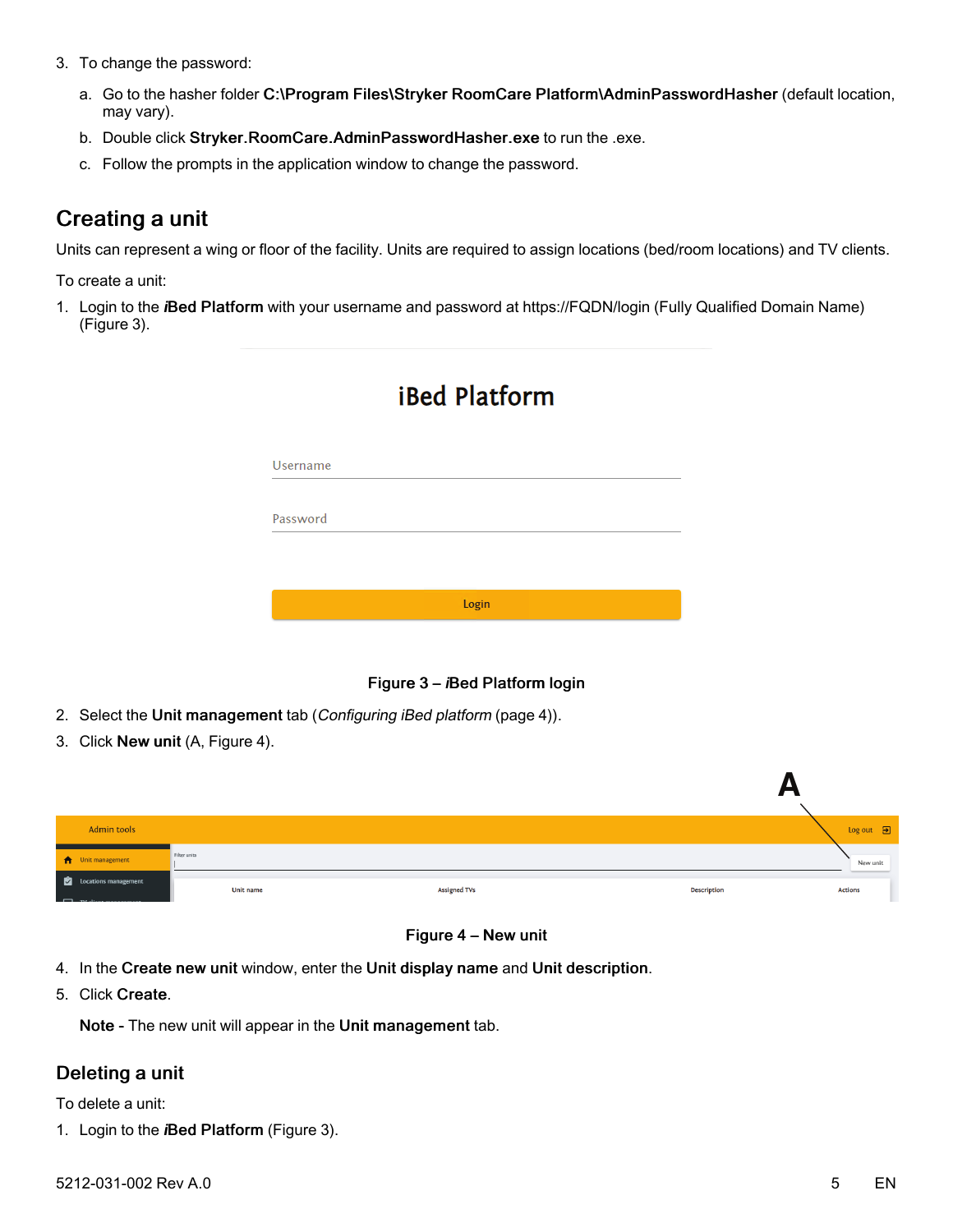- 2. Select the Unit management tab ([Configuring](#page-5-0) iBed platform (page 4)).
- 3. From the unit list, click the  $\overline{\bullet}$  icon of the unit you wish to delete.

Note - You must first unassign any TVs from the unit you wish to delete ([Unassigning](#page-8-0) a location from a unit (page 7)).

4. In the Delete unit pop-up, click Yes to confirm.

## <span id="page-7-0"></span>Importing locations

Locations are the beds/rooms that are assigned to units for supervision. Locations are imported from the iBed Server.

Note - See the *i*Bed Server Installation/Configuration Manual to update the bed/room locations list when equipment changes are made.

To import locations:

- 1. Login to the *i*Bed Platform [\(Figure](#page-6-2) 3).
- 2. Select the Location management tab ([Configuring](#page-5-0) iBed platform (page 4)).
- 3. Select Import locations.
- 4. Click Choose file.
- 5. In the Windows Explorer pop-up, select the XML file and click Open.
- 6. Click Import.

Note - You can import up to 1500 locations.

The new location will appear in the Location management tab.

## <span id="page-7-1"></span>Assigning a location to a unit

You must assign locations to a unit for supervision on the TV client ([Editing](#page-10-1) a TV client (page 9)).

To assign a location to a unit:

- 1. Login to the *i*Bed Platform [\(Figure](#page-6-2) 3).
- 2. Select the Location management tab ([Configuring](#page-5-0) iBed platform (page 4)).

Note - You must import locations before you can assign a location to a unit ([Importing](#page-7-0) locations (page 6)).

- 3. Select Target unit (A), and choose the appropriate unit from the drop down [\(Figure](#page-8-2) 5).
- 4. From the listed locations, select the check box(es) for the locations you want to add to the unit.
- 5. Click Assign to unit (B) to assign the selected locations ([Figure](#page-8-2) 5).

#### **Note**

- Enter search text on the Filter locations line to filter locations.
- You can add up to 30 locations per unit.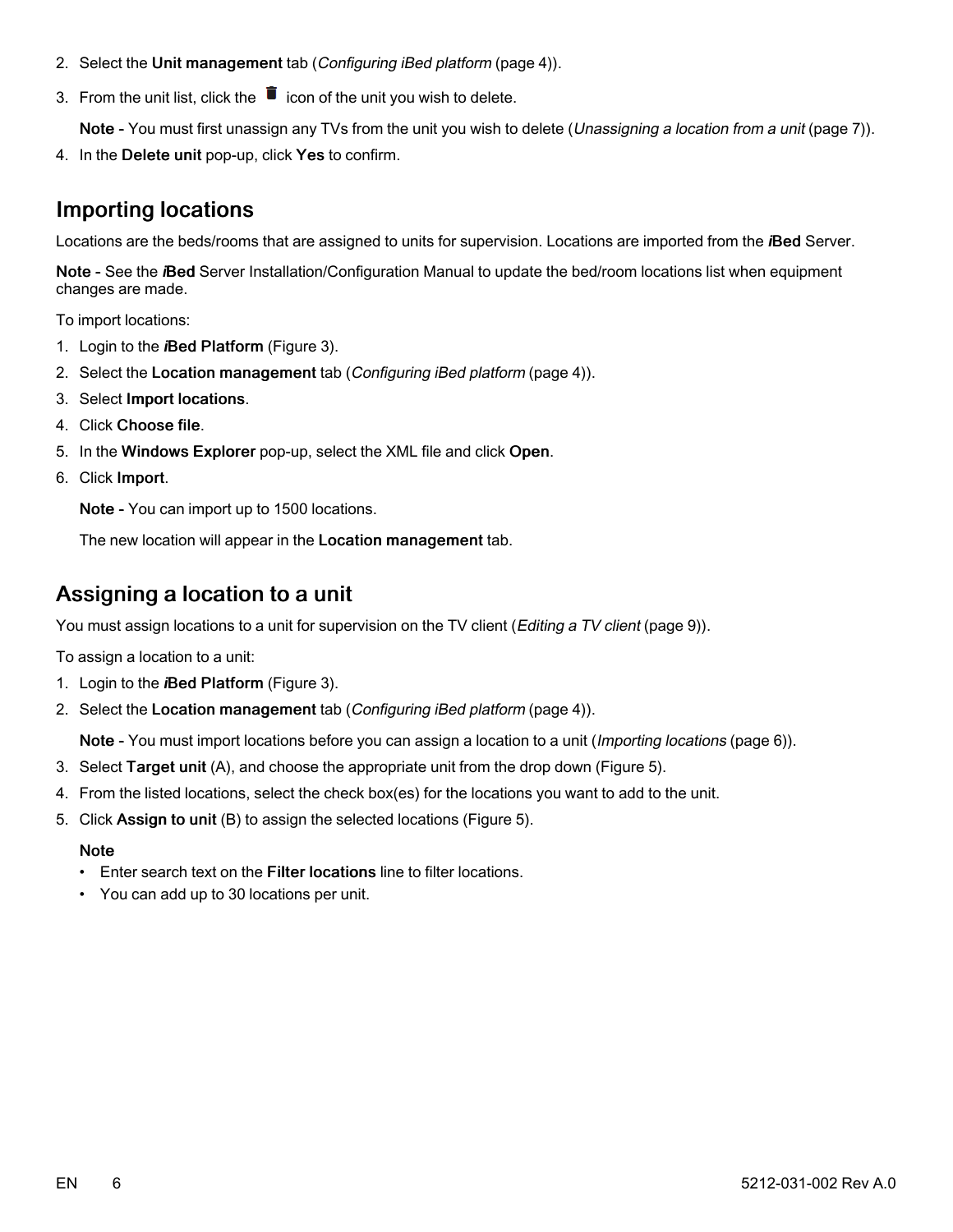<span id="page-8-2"></span>

| Admin tools              |                         |                    |                                            | $Log out$ $\Box$ |
|--------------------------|-------------------------|--------------------|--------------------------------------------|------------------|
| <b>A</b> Unit management | <b>Import locations</b> |                    |                                            | $\checkmark$     |
| Location management      | <b>Filter locations</b> |                    | Target unit<br>UNIT <sub>1</sub>           | Assign to unit   |
| TV client management     |                         |                    | You can assign to this unit 0 location(-s) |                  |
| <b>C</b> Settings        | Е                       | <b>Location ID</b> | <b>Location alias</b>                      | <b>Actions</b>   |
| <b>O</b> About           |                         |                    |                                            |                  |
|                          | $\checkmark$            | ORTHO^1101^01      | ORTHO^1101^01                              | î                |
|                          | $\checkmark$            | ORTHO^1102^01      | ORTHO^1102^01                              | î                |

#### Figure 5 – Assign locations

#### <span id="page-8-0"></span>Unassigning a location from a unit

When a location changes, you may need to unassign the location from a unit.

To unassign a location from a unit:

- 1. Login to the *i*Bed Platform [\(Figure](#page-6-2) 3).
- 2. Select the Unit management tab ([Configuring](#page-5-0) iBed platform (page 4)).
- 3. From the unit list, click the  $\bullet$  icon (A) of the unit you wish to unassign locations from [\(Figure](#page-8-3) 6).
- 4. In the Edit unit: list, click the  $e^{i\phi}$  icon (B) next to the location you wish to unassign from the unit [\(Figure](#page-8-3) 6).
- 5. In the Unassign location pop-up, click Yes to confirm.

Note - The unassigned location will appear in the Location management tab.

<span id="page-8-3"></span>

| Admin tools          |                    |                       |                       | $Logout$ $\Box$ |
|----------------------|--------------------|-----------------------|-----------------------|-----------------|
| Unit management      | Edit unit: UNIT1   |                       |                       | $\checkmark$    |
| Location management  |                    |                       |                       |                 |
| TV client management | Filter locations   |                       |                       | New location    |
| <b>C</b> Settings    | <b>Location ID</b> | <b>Location alias</b> | <b>Actions</b>        |                 |
| <b>O</b> About       | ORTHO^1101^01      | ORTHO^1101^01         | $\mathcal{L}$<br>১২ ∎ |                 |
|                      | ORTHO^1102^01      | ORTHO^1102^01         | / ⊗ ■                 |                 |
|                      | ORTHO^1103^01      | ORTHO^1103^01         | $\gamma \approx 1$    |                 |



#### <span id="page-8-1"></span>Deleting a location

You can delete a location from either the Unit management tab or the Location management tab.

- 1. To delete a location from Unit management:
	- a. Login to the *i*Bed Platform [\(Figure](#page-6-2) 3).
	- b. Select the Unit management tab ([Configuring](#page-5-0) iBed platform (page 4)).
	- c. From the unit list, click the  $\bullet$  icon (A) of the unit you wish to delete locations from [\(Figure](#page-8-3) 6).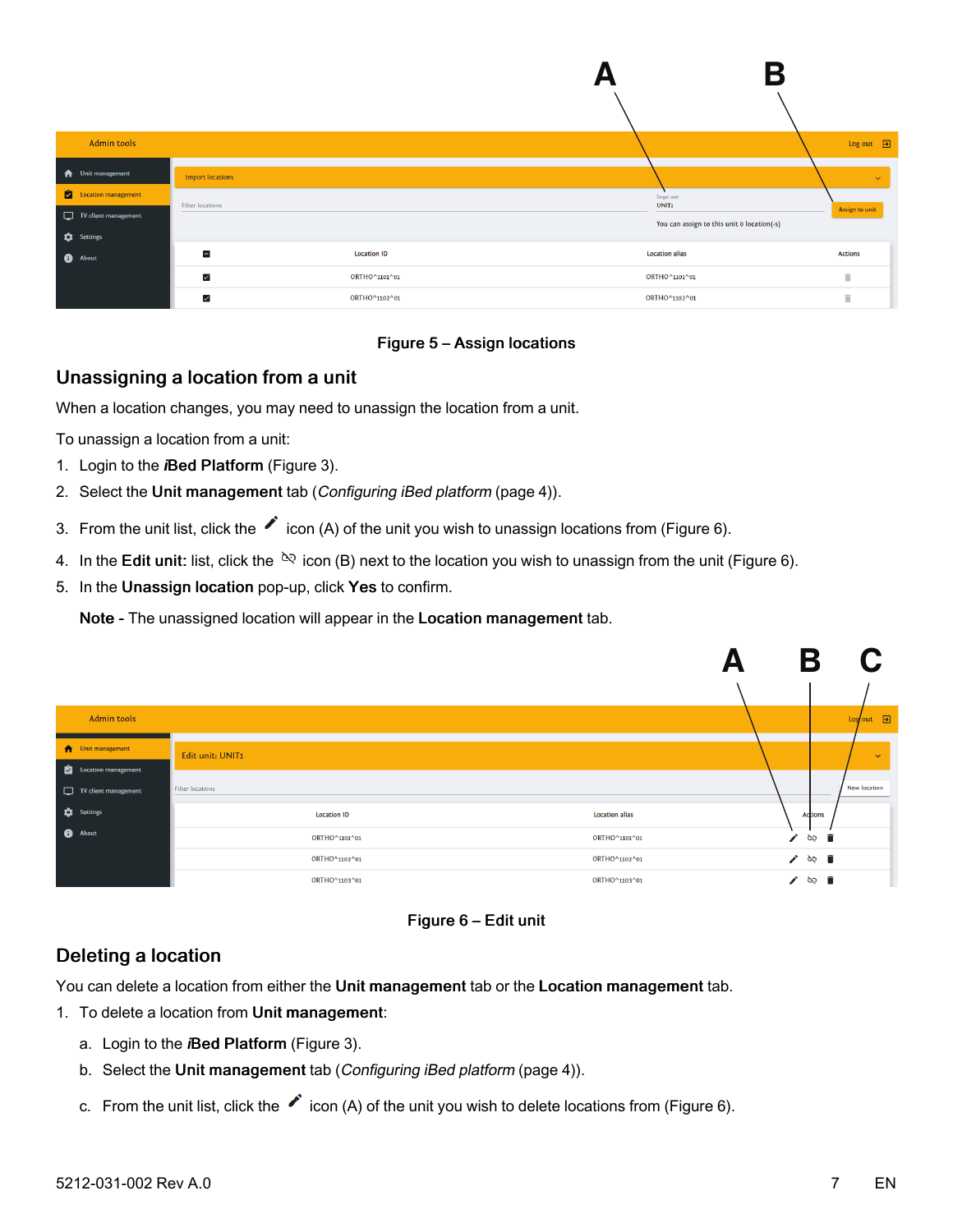- d. In the Edit unit: list, click the  $\blacksquare$  icon (C) next to the location you wish to delete [\(Figure](#page-8-3) 6).
- e. In the Delete location pop-up, click Yes to confirm.
- 2. To delete a location from Location management:
	- a. Login to the *i*Bed Platform [\(Figure](#page-6-2) 3).
	- b. Select the Location management tab ([Configuring](#page-5-0) iBed platform (page 4)).
	- c. From the locations list, click the  $\blacksquare$  icon of the location you wish to delete.
	- d. In the Delete location pop-up, click Yes to confirm.

# <span id="page-9-0"></span>Creating a TV client

Note - Stryker recommends using a LAN connection for the TV.

To create a TV client:

- 1. Login to the *i*Bed Platform [\(Figure](#page-6-2) 3).
- 2. Select the TV client management tab ([Configuring](#page-5-0) iBed platform (page 4)).

Note - You must create a unit before you can assign a TV client ([Creating](#page-6-0) a unit (page 5)).

- 3. Click New TV (A) ([Figure](#page-9-2) 7).
- 4. In the New TV window, enter the following:
	- TV ID: The TV username used to log into the *i*Bed Platform dashboard
	- Password: Auto-generated or created manually
	- Target unit: Click the drop down to select the desired unit
	- Description: User created description
- 5. Click Create.

Note - The new TV client will appear in the TV client management tab.

<span id="page-9-2"></span>

|                 |                   |                    |                                                | Log out <sub>3</sub>               |
|-----------------|-------------------|--------------------|------------------------------------------------|------------------------------------|
| Filter TVs      |                   |                    |                                                | New TV                             |
| TV ID           | Unit name         | <b>Description</b> | Locked<br>Connected                            | <b>Actions</b>                     |
| $\mathsf{TV}_1$ | UNIT <sub>1</sub> | <b>Test TV</b>     |                                                | $O_T$ $\qquad \qquad \blacksquare$ |
|                 |                   |                    | Items per page: 10<br>$\overline{\phantom{a}}$ | $1 - 1$ of 1                       |
|                 |                   |                    |                                                |                                    |
|                 |                   |                    |                                                |                                    |
|                 |                   |                    |                                                | D<br>$\mathbf C$                   |
|                 |                   |                    |                                                | R                                  |



### <span id="page-9-1"></span>Deleting a TV client

To delete a TV client:

- 1. Login to the *i*Bed Platform [\(Figure](#page-6-2) 3).
- 2. Select the TV client management tab ([Configuring](#page-5-0) iBed platform (page 4)).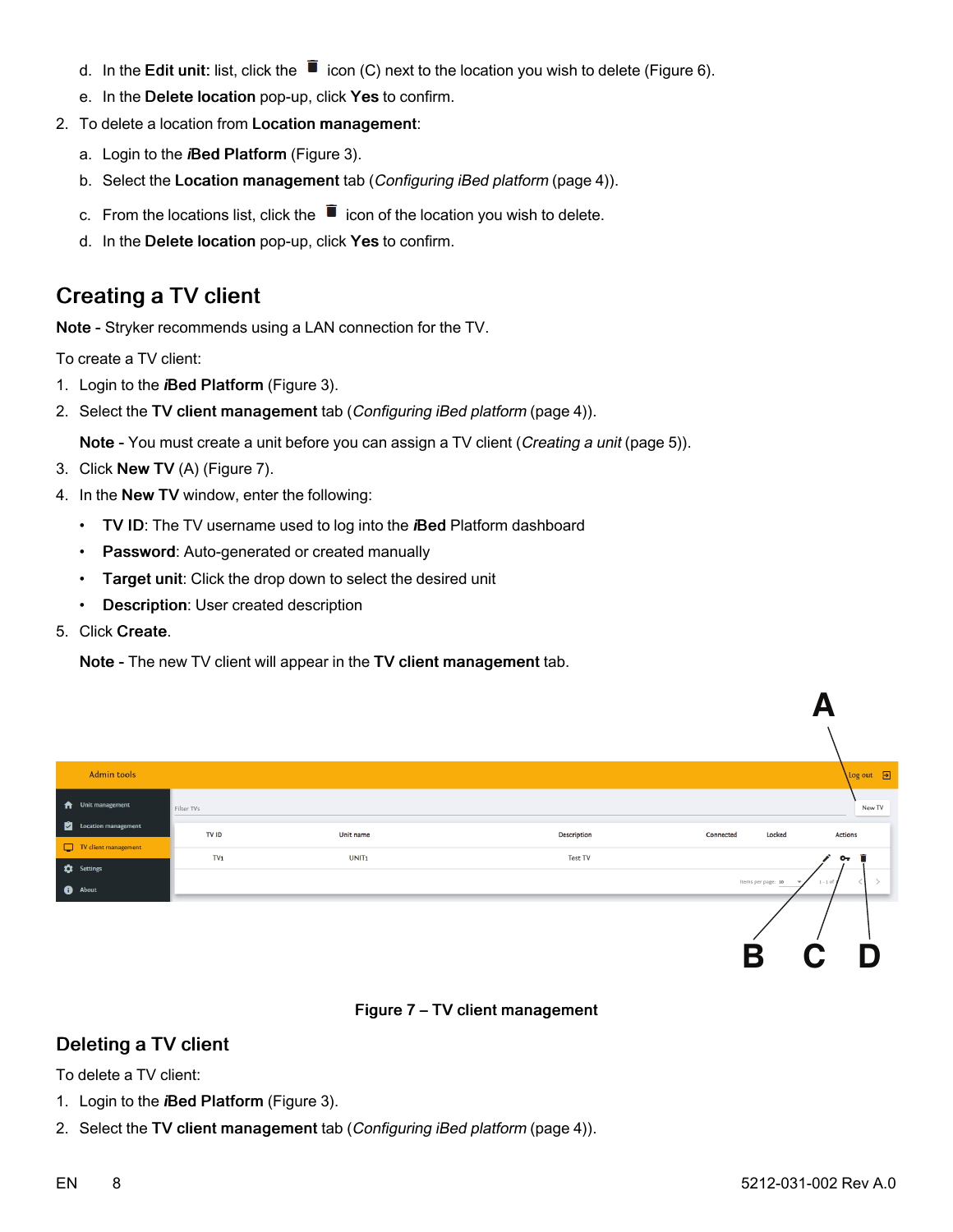- 3. From the TV client list, click the  $\bar{\mathbb{I}}$  icon (D) of the client you wish to delete [\(Figure](#page-9-2) 7).
- 4. In the Delete TV pop-up, click Yes to confirm.

#### <span id="page-10-0"></span>Resetting a TV client password

To reset a TV client password:

- 1. Login to the *i*Bed Platform [\(Figure](#page-6-2) 3).
- 2. Select the TV client management tab ([Configuring](#page-5-0) iBed platform (page 4)).
- 3. From the TV client list, click the  $\bullet\bullet$  icon (C) of the client you wish to reset ([Figure](#page-9-2) 7).
- 4. In the Reset password for: window, enter the new password.
- 5. Click Reset.

Note - When you change the TV client password, the system will not automatically log out of the TV client.

#### <span id="page-10-1"></span>Editing a TV client

When you edit a TV client, you can change the following:

- TV ID: The TV username used to log into the *i*Bed Vision dashboard
- Target unit: Click the drop down to select the desired unit
- Description: User created description
- Locked: Check to lock/unlock the TV client account
- 1. Login to the *i*Bed Platform [\(Figure](#page-6-2) 3).
- 2. Select the TV client management tab ([Configuring](#page-5-0) iBed platform (page 4)).
- 3. From the TV client list, click the  $\bullet$  icon (B) of the client you wish to edit ([Figure](#page-9-2) 7).
- 4. In the Edit TV window, edit the client from the above options.
- 5. Click Save.

# <span id="page-10-2"></span>Viewing platform settings

To view the *i*Bed Platform settings:

- 1. Login to the *i*Bed Platform [\(Figure](#page-6-2) 3).
- 2. Select the Settings tab ([Configuring](#page-5-0) iBed platform (page 4)).
	- Select SMTP settings to view and test (A) the platform email configuration ([Figure](#page-11-0) 8).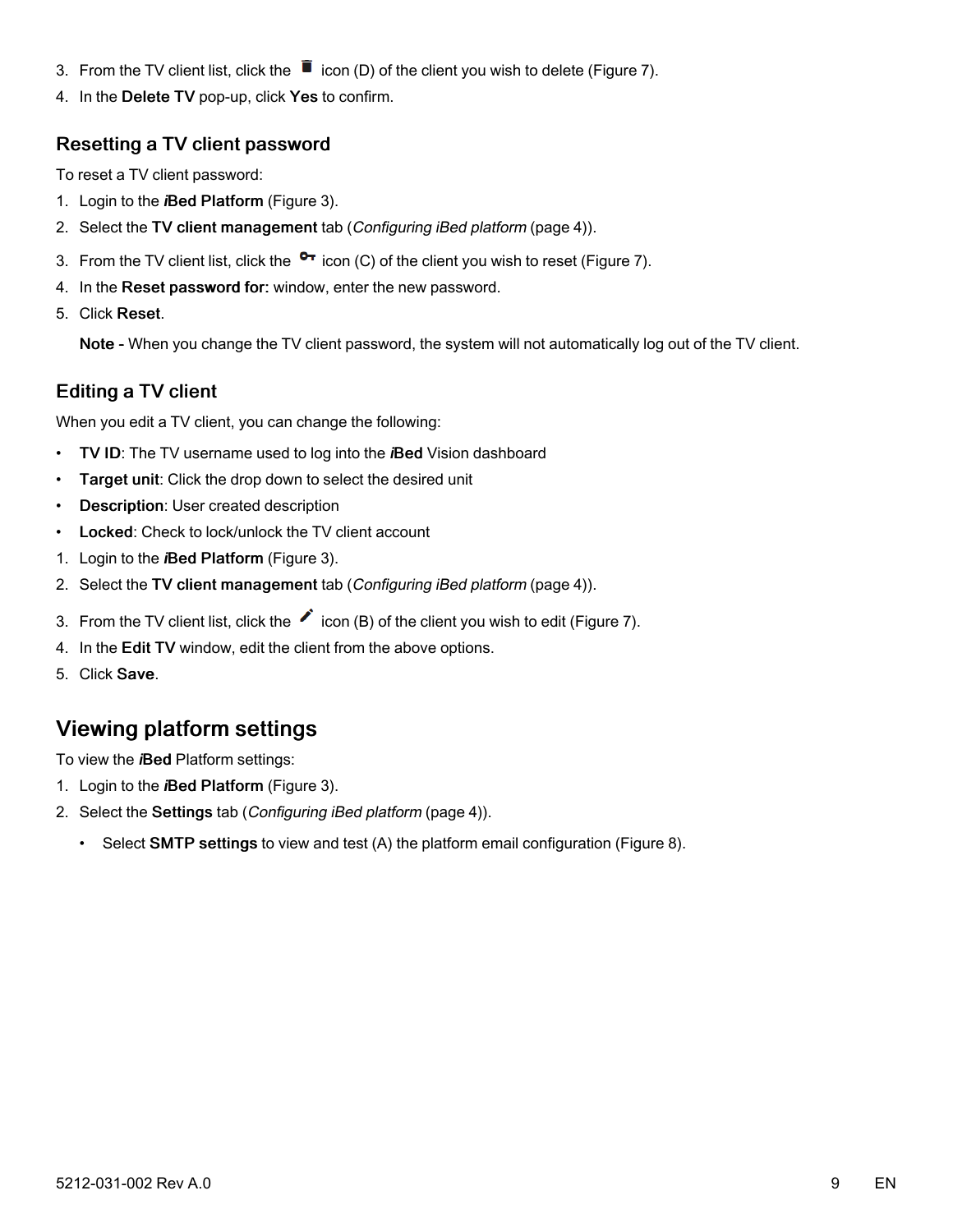<span id="page-11-0"></span>

| <b>Admin tools</b>                               |                                                                          | $Log out$ $\Box$ |
|--------------------------------------------------|--------------------------------------------------------------------------|------------------|
| <b>A</b> Unit management<br>Location management  | <b>SMTP settings</b>                                                     |                  |
| $\Box$ TV client management<br><b>C</b> Settings | Path to the setting file<br>./appsettings.json<br>From                   |                  |
| SMTP settings<br>Dashboard style settings        | noreply@stryker.com<br>To<br>medicalibedwirelesssupport@stryker.com      |                  |
| <b>O</b> About                                   | Server URI<br>smtp.server.com<br>Port<br>587                             |                  |
|                                                  | User login<br>username<br>Password                                       |                  |
|                                                  | P@\$\$WoRD<br>Is SSL enabled<br>true                                     |                  |
|                                                  | Send an email to the administrator when a user account is locked<br>true |                  |
|                                                  | Send test email                                                          |                  |
|                                                  |                                                                          |                  |

#### Figure 8 – SMTP settings

• Select Dashboard style settings to view the platform style configuration.

| <b>Admin tools</b>                                             |                                                     | $Log out$ $\Box$      |
|----------------------------------------------------------------|-----------------------------------------------------|-----------------------|
| <b>f</b> Unit management<br>Location management                | Path to the setting file<br>./dashboard-styles.json |                       |
| $\Box$ TV client management                                    | Font setting                                        | $\curvearrowright$    |
| <b>C</b> Settings<br>SMTP settings<br>Dashboard style settings | Font family<br>Lato<br>Font size<br>12px            |                       |
| <b>O</b> About                                                 |                                                     |                       |
|                                                                | Donut style setting                                 | $\boldsymbol{\wedge}$ |
|                                                                | Text<br><b>Total Beds</b>                           |                       |
|                                                                | Text color<br>$\frac{1}{2}$ #374252                 |                       |
|                                                                | Location style setting                              | $\checkmark$          |
|                                                                | Legend style setting                                | $\sim$                |
|                                                                | Support data                                        | $\checkmark$          |

#### Figure 9 – Dashboard style settings